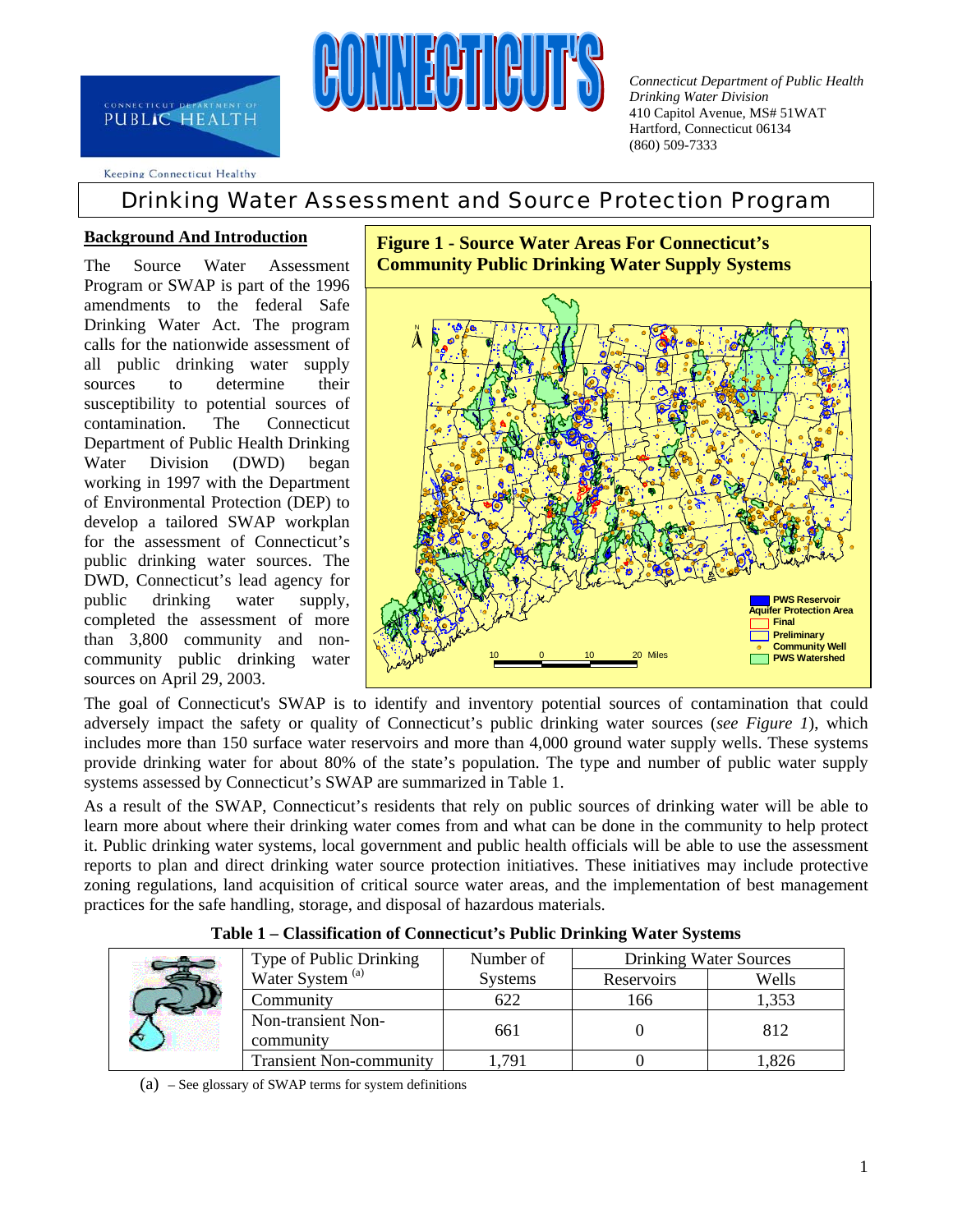#### **Assessment Methods**

The source water assessment methods used by the DWD to evaluate the susceptibility of public drinking water sources to contamination are based on specific criteria for surface water and groundwater sources. The criteria are keyed to sanitary conditions in the source water area, the presence of potential or historic sources of contamination, existing land cover and use, and the need for additional source protection measures within each source water area. Source-specific data for community and non-community systems were used to determine if a source should be ranked low, moderately or highly susceptible to the risk of potential contamination from inventoried contaminant sources. The assessment process consists of five main elements:

- 1. **Delineation of source water areas** for each public drinking water source. The source water area for a well is more difficult to delineate. Large community wells in stratified drift are subject to Aquifer Protection Program regulations in sections  $22_a-354_a$  through  $22_a-354_{bb}$  of the Connecticut General Statutes. Preliminary (Level B) or Final (Level A) Aquifer Protection Area mapping where data are available for stratified drift wells is shown as an example in Figure 2. For smaller bedrock wells a calculated radius proportional to the pumping rate of the well, is used to delineate the source water area.
- 2. **Inventory of potential contaminant sources** (SPCS) within the source water areas of each public water supply source. Examples of potential contaminant sources in an aquifer protection area are shown in Figure 2.
- 3. **Susceptibility** to inventoried potential contaminant sources for all community public drinking water source based on three key indicators:
	- (i) Source Sensitivity: *Water Quality, Source Integrity and Condition*
	- (ii) Source Vulnerability: *Existence of Potential Pollution Sources, Land Use/Cover*
	- (iii) Source Protection: *Land Control, Water Company Measures, and Local Protection Measures*

The overall susceptibility of each community drinking water source is determined using the factors (shown in italics) associated with indicators i through iii. Initial assessments of non-community drinking water sources are based on sensitivity and vulnerability while more information is gathered about source protection needs for these types of systems.

- 4. **Public participation** in SWAP using a Citizen's Advisory Committee.
- 5. **Availability of source water assessments** to the general public with recommendations for protection.

Connecticut's source water assessments are maintained using maps and information developed by DPH and DEP. Data used for the assessment reports available on the Drinking Water Division's website <http://www.dph.state.ct.us/BRS/Water/SWAP/swap.htm> generally span a period of time between January 2000 and March 2003.

**Figure 2** 

**Delineated Groundwater Source Water Area and Potential Contaminant Sources** 

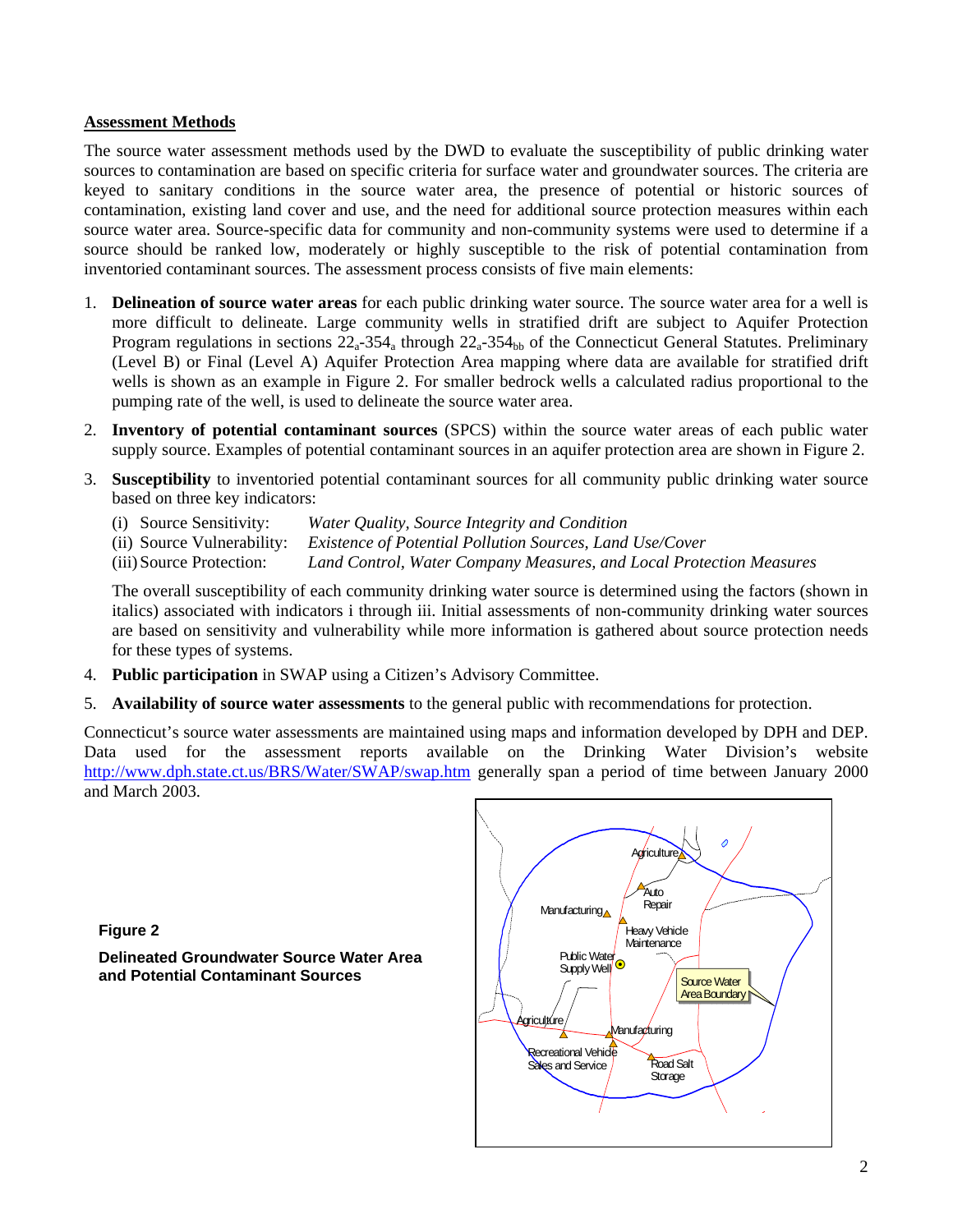#### **Statewide Summary of Assessment Results**

Assessments were completed in the Spring of 2003 for all active community and non-community public drinking water supply sources in Connecticut including over 3,000 public water supply systems, representing more than 4,000 individual sources of supply. The DPH issued final assessment reports to the USEPA in May 2003, and made them available on its website. A summary of source water assessment program susceptibility determinations for Connecticut's public drinking water sources is summarized in Table 2. These ratings indicate susceptibility to inventoried potential sources of contamination that may be in the source water area and do not necessarily imply poor water quality.

| <b>PWS Type</b>                                             | <b>Number</b><br>of Systems | <b>Number</b><br>of Sources | <b>Source Susceptibility Rank</b> |                 |       |
|-------------------------------------------------------------|-----------------------------|-----------------------------|-----------------------------------|-----------------|-------|
|                                                             |                             |                             | Low                               | <b>Moderate</b> | High  |
| <b>Community Surface Water</b>                              | 50                          | 166                         | 69.1%                             | 26.7%           | 4.2%  |
| Large Community Wells Serving<br>$>1,000$ Persons           | 170                         | 604                         | 44.7%                             | 35.5%           | 19.8% |
| <b>Small Community Wells Serving</b><br>$<1,000$ Persons    | 402                         | 749                         | 39.2%                             | 49.4%           | 11.4% |
| Non-Transient, Non-community<br>Bedrock wells (NTNC Wells)  | 661                         | 812                         | 47.0%                             | 30.0%           | 23.0% |
| <b>Transient Non-community</b><br>Bedrock wells (TNC Wells) | 1791                        | 1,826                       | 51.3%                             | 25.9%           | 22.9% |

**Table 2 – SWAP Susceptibility Rankings by Source Water and System Type** 

The data in Table 2 show that the majority of public drinking water systems in Connecticut, regardless of type and size, are ranked low or moderately susceptible to inventoried potential contaminant sources. Most sources that received a high susceptibility rating exhibited the following characteristics in their source water area:

- 1. Moderate to high density of potential contaminant sources
- 2. Higher intensity of land development
- 3. No local source protection regulations
- 4. Higher incidence of contaminants in the source water before treatment

Other general trends for low and moderately ranked drinking water sources are listed in Table 3

| <b>Ranking</b>  | <b>Trends In Susceptibility Ranking</b>                         |  |  |
|-----------------|-----------------------------------------------------------------|--|--|
|                 | • Low density of potential contaminant sources                  |  |  |
| Low             | • Greater percentage of water company-owned and preserved lands |  |  |
|                 | • Lower intensity of land development                           |  |  |
| <b>Moderate</b> | • Low-moderate density of potential contaminant sources         |  |  |
|                 | • Moderate intensity of land development                        |  |  |
|                 | • Moderate-high density of potential contaminant sources        |  |  |
|                 | • Higher intensity of land development                          |  |  |
| <b>High</b>     | • No local source protection regulations                        |  |  |
|                 | • Higher incidence of contaminants in source water              |  |  |

**Table 3 – General Trends Associated With SWAP Susceptibility Rankings** 

These trends, identified by analyzing the source assessment database, indicate that a lower intensity of land development accompanied by increased water company land ownership and greater amounts of preserved land in the source water area reduces the susceptibility of the drinking water source to potential sources of contamination.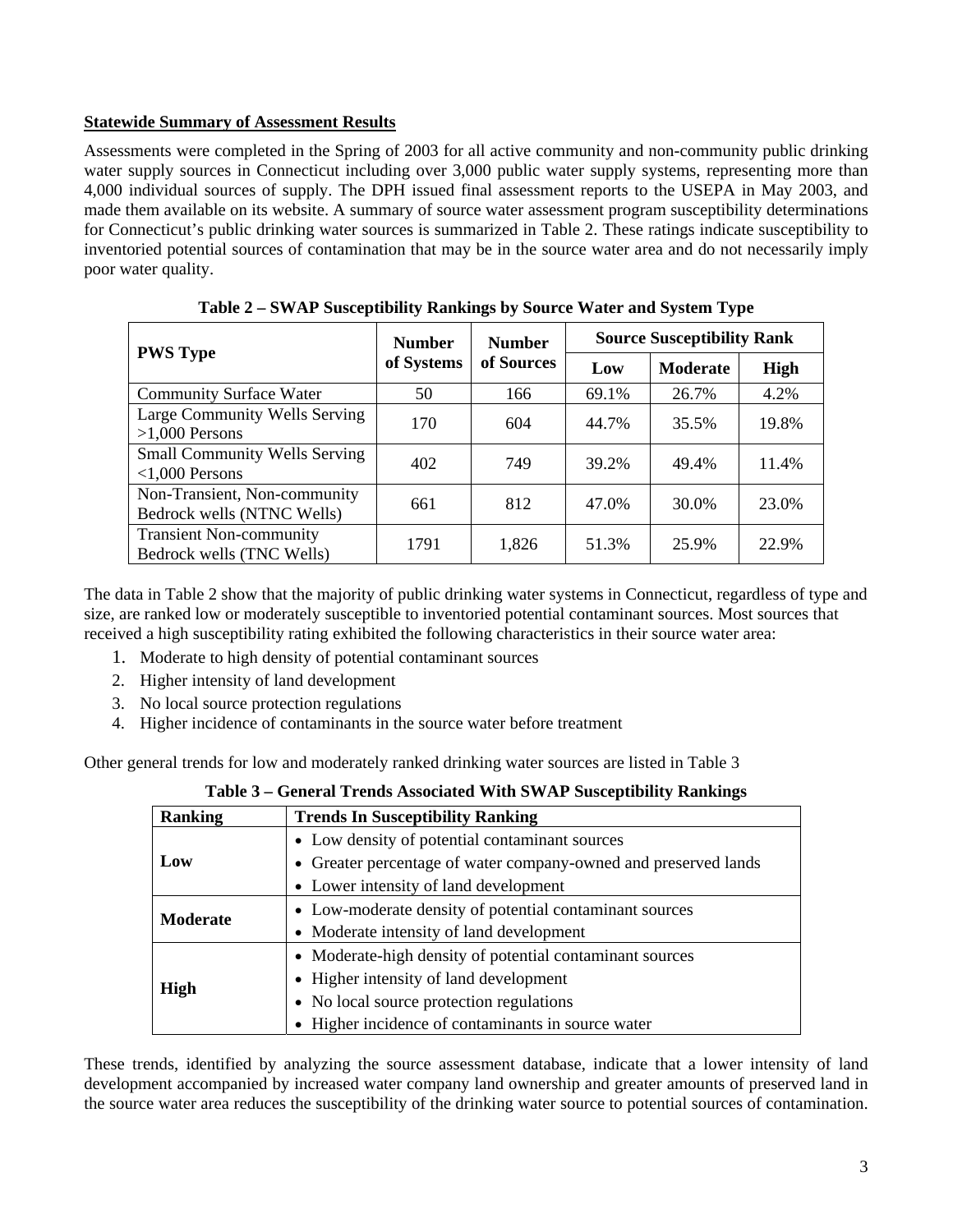Further, as the intensity of land development increases there tends to be a greater density of potential contaminant sources in the drinking water source protection area. Higher potential contaminant source densities also appear to be accompanied by the detection of chemical contaminants associated with human activities.

The most prevalent types of potential contaminant sources found throughout the state for both surface and groundwater sources are listed in Table 3. More than 60% of the potential contaminant source types inventoried by the SWAP program involve the storage of fuel and some type of vehicle or automotive-related activity. Industrial, commercial or retail facilities that generate or handle hazardous materials or waste by-products was the third most prevalent category of potential contaminant source types found in Connecticut.

|                                                    | Percent of           | Percent of  |
|----------------------------------------------------|----------------------|-------------|
| Category                                           | <b>Surface Water</b> | Groundwater |
|                                                    | Sources              | Sources     |
| <b>Underground Fuel Storage Tanks</b>              | 50.0%                | 40.6%       |
| Vehicle Sales & Service Facilities                 | 14.2%                | 20.8%       |
| <b>Facilities That Generate or Handle HazWaste</b> | 14.9%                | 10.4%       |

|  | Table 4 - Top Three Potential Contaminant Source Categories |  |
|--|-------------------------------------------------------------|--|
|  |                                                             |  |

A more detailed list of the types of potential contaminant sources evaluated as part of the source water assessment process is shown in Table 5.

| Category                                                   | <b>Subcategory</b>                                                                | <b>Potential</b><br><b>Contaminants</b>  | <b>Surface</b><br><b>Water</b> | Ground<br>Water           |
|------------------------------------------------------------|-----------------------------------------------------------------------------------|------------------------------------------|--------------------------------|---------------------------|
|                                                            | Animal Feeding, Waste Storage Or Disposal<br>Operations                           | Microbials                               | $\checkmark$                   | ✔                         |
| <b>Agriculture</b>                                         | Orchards, Row Crops, Tree Farms, Ornamental<br>Inorganic<br>Chemicals,<br>Growers |                                          |                                |                           |
|                                                            | Pesticide Storage, Handling Or Application                                        | Pesticides &<br>Herbicides               |                                |                           |
| <b>Bulk Chemical or</b><br><b>Petroleum Storage</b>        | Underground Storage Tank (Ust)<br><b>Tank Farms</b><br>Warehouse                  | Petroleum &<br><b>Chemical Products</b>  | ✔                              |                           |
| <b>Industrial</b><br><b>Manufacturing</b><br>or Processing | <b>Chemical Producers And Allied Production</b><br><b>Chemical Use Processing</b> | <b>Chemical Products</b>                 | $\blacktriangledown$           |                           |
| <b>Commercial Trades</b><br>and Services                   | <b>Automotive And Related</b>                                                     | Petroleum &<br><b>Chemical Products</b>  | ✔                              |                           |
|                                                            | <b>Businesses Or Services Using Chemicals</b>                                     | <b>Chemical Products</b>                 | $\blacktriangledown$           |                           |
|                                                            | <b>Hazardous Waste</b>                                                            | Organic And                              | $\checkmark$                   | $\checkmark$ $\checkmark$ |
| <b>Waste Storage,</b><br><b>Handling, Disposal</b>         | Solid Waste                                                                       | Inorganic<br>Chemicals,<br>Microbials    | $\checkmark$ $\checkmark$      |                           |
|                                                            | Major State And Interstate Highways, Rail Lines                                   | Petroleum &                              | $\checkmark$                   | $\blacktriangledown$      |
| <b>Miscellaneous</b>                                       | Petroleum Or Chemical Pipelines                                                   | <b>Chemical Products</b>                 | $\blacktriangledown$           | $\checkmark$ $\checkmark$ |
|                                                            | Failing On-Site Septic Systems                                                    | Microbials &<br><b>Chemical Products</b> |                                |                           |

**Table 5 Types of Significant Potential Contaminant Sources Impacting Surface or Groundwater Evaluated By Connecticut's Source Water Assessment Program** 

 $\vee$   $\vee$  Primary Impact  $\vee$  Secondary Impact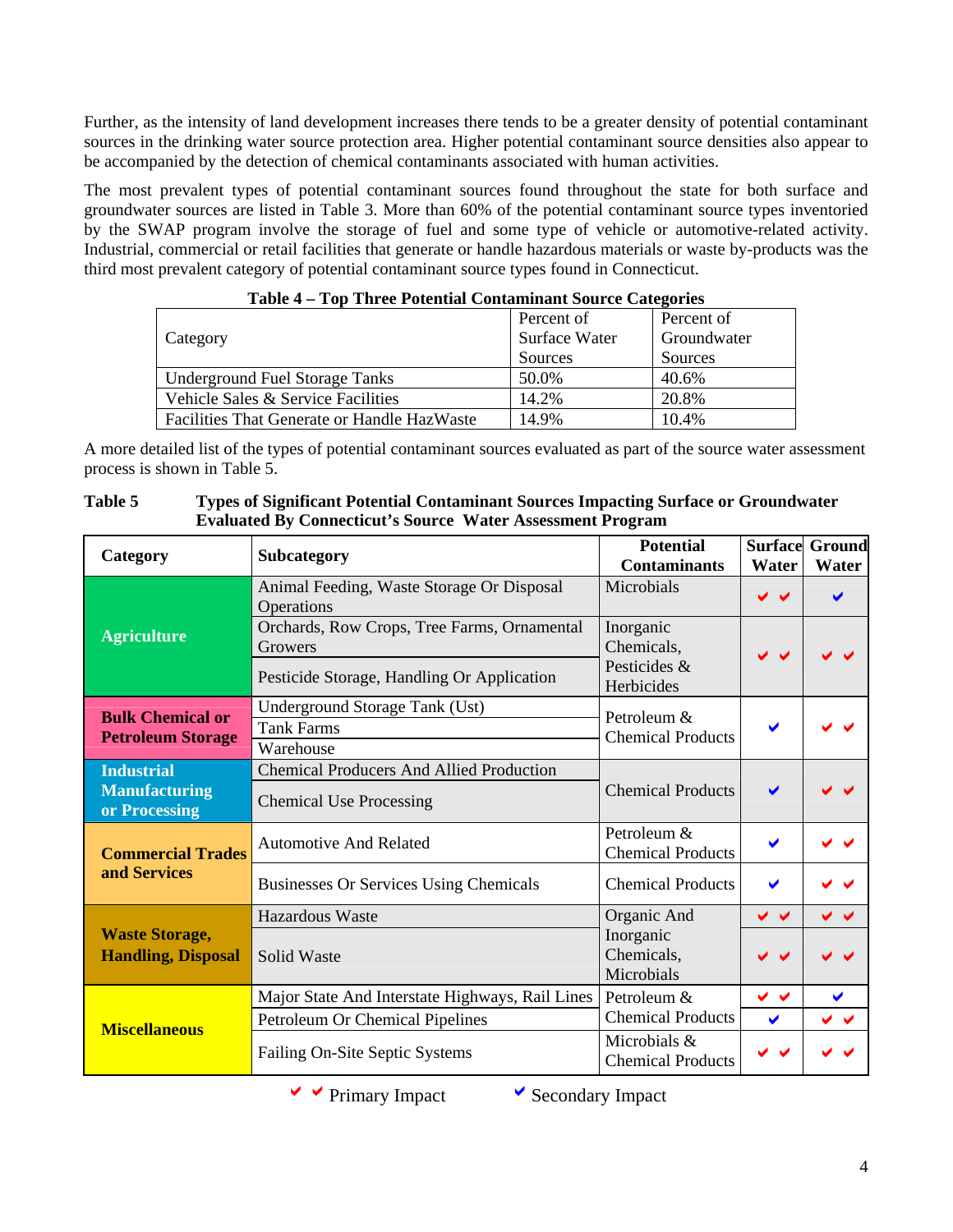The presence of any of these potential contaminant sources in a delineated source water area does not necessarily mean that contamination is occurring or has occurred. However, awareness of the type of potential contaminant source and its distance from a source of public drinking water provides an opportunity for the public water supplier and local officials to make sure that the property or business where the potential contaminant(s) exists is following best management practices to prevent drinking water contamination and environmental pollution.

The types of contaminants typically found mainly in Connecticut's groundwater sources are listed in Table 6. It is important to note that 48 percent of public drinking water sources in Connecticut had no detectable contaminants. Moreover, none of the contaminants shown in Table 5 were detected in drinking water sources obtained from surface water reservoirs. The SWAP data also indicated that the contaminants listed in Table 5, excluding total coliform bacteria, rarely exceeded maximum contaminant levels (MCL) established by the Connecticut Public Health Code during the period of data analysis (January 2000 to March 2003). Nitrate was the most prevalent contaminant detected in both community and non-community public water systems. However, only a very small fraction of the systems where nitrate was detected ever exceeded the state's MCL of 10 milligrams per liter (mg/L). Nitrate is typically associated with runoff from fertilizer use. Other sources of nitrate include leaching from septic tanks, sewage releases; and the erosion of natural mineral deposits.

| <b>Contaminant</b>                   | <b>Percent of</b><br><b>Community</b><br><b>Systems</b> | <b>Percent of Non-</b><br>community<br><b>Systems</b> |
|--------------------------------------|---------------------------------------------------------|-------------------------------------------------------|
| Nitrate $1-10$ mg/L                  | 35.6%                                                   | 35.1%                                                 |
| Nitrate $>10$ mg/L                   | $0.0\%$                                                 | 0.1%                                                  |
| Volatile Organic Chemicals (VOC)     | 7.9%                                                    | $0.9\%$                                               |
| <b>Total Coliform Rule Violation</b> | NA                                                      | 19.4%                                                 |

### **Table 6 - Most Prevalent Contaminants Detected in Connecticut's Public Drinking Water Sources**

The two most frequently detected volatile organic chemicals in groundwater were methyl tertiary-butyl ether (MTBE) and trichloroethylene. MTBE is an oxygenated additive used in gasoline. It is not regulated by a state or federal MCL, however, the Connecticut DPH established an action level of 0.070 mg/L. An action level is the level, if exceeded triggers the need for treatment or other actions to lower the level of a drinking water contaminant. Trichloroethylene, once a commonly used industrial solvent, is associated with metal degreasing and other general factory operations. The MCL for trichloroethylene is 0.005 mg/L.

### **Drinking Water Contaminants**

Contaminated sources of drinking water can adversely impact public health and cause a variety of aesthetic problems such as bad tasting water or the staining of laundry items and plumbing fixtures. When a drinking water source becomes contaminated additional treatment may be needed to make



it safe and appealing to the consumer. General contaminant categories are shown below. More information about drinking water contaminants can be obtained from the USEPA website: <http://www.epa.gov/OGWDW/mcl.html>.

- **Microbial Contaminants**, such as viruses and bacteria, which may come from sewage treatment plants, septic systems, agricultural livestock operations, and wildlife;
- **Organic Chemical Contaminants**, including synthetic and volatile organic chemicals, which may come from the production or storage of industrial products or petroleum, urban stormwater runoff, and septic systems;
- **Radioactive Contaminants**, which occur naturally or result from industrial processes;
- **Pesticides and Herbicides**, which may come from a variety of sources such as agriculture, stormwater runoff, and residential uses; and
- **Inorganic Contaminants**, such as salts and metals, that results from urban stormwater runoff, industrial or domestic wastewater discharges, or farming.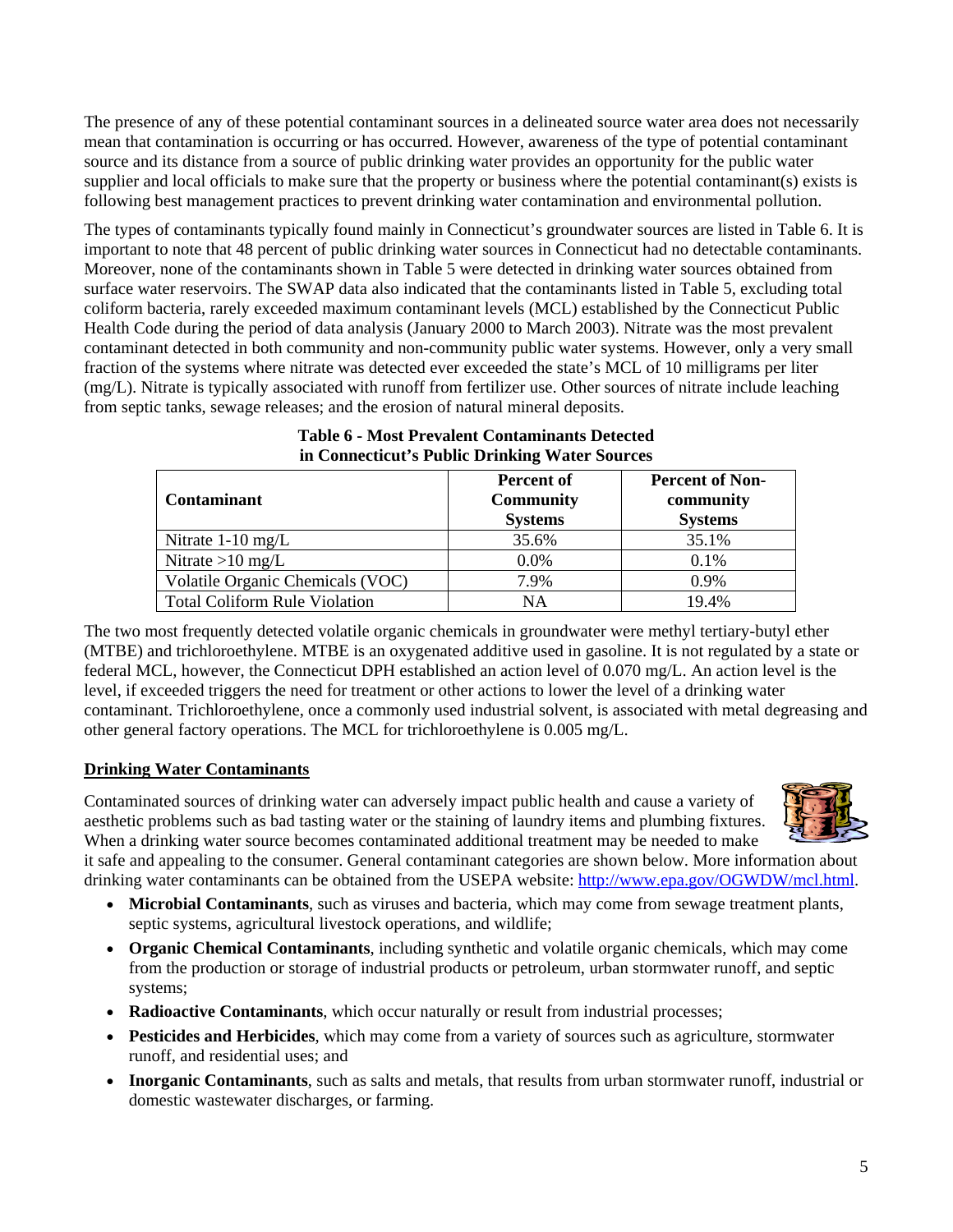#### **Non-point Pollution**

Both surface and groundwater sources are also vulnerable to potential contamination from non-point source pollution, which unlike pollution from industrial and sewage treatment plants, comes from widely distributed sources such as highways, large parking areas or land that is prone to erosion. Non-point pollution is caused by rainfall or snowmelt moving over and through the ground. As the runoff travels through a drinking water source area, it picks up and carries away natural and human-made pollutants, which are deposited into lakes, rivers, wetlands, coastal waters, and underground sources of drinking water. Non-point source pollutant categories include:

- **Fertilizers, herbicides, and insecticides** from their use on agricultural lands and residential areas;
- **Bacteria and nutrients** from livestock, pet wastes, faulty septic systems and urban runoff;
- **Airborne pollutants** from industrial and urban fallout;
- **Oil, grease, and toxic chemicals** from spills, releases, urban runoff and impervious surfaces; and
- **Sediment** from improperly managed construction sites, crop and forest lands, eroding streambanks and urban runoff.

#### **Source Protection**

The State of Connecticut has long recognized the link between the quality of its drinking water sources and how the surrounding land is used and maintained. Moreover, the state considers source protection and pollution prevention to be fundamental to the long-term protection of its drinking water resources. Therefore, the State's drinking water source protection program:

- Prohibits point source discharge of sewage and industrial discharges within surface water source protection areas or their tributaries. Prohibits industrial waste discharges to the ground in groundwater supply areas.
- Establishes Water Quality Standards that set overall goals for the protection, restoration, and management of surface and groundwater quality in the state.
- Requires local planning and zoning commissions to consider the protection of existing and future sources of public drinking water in their local land-use plans and regulations.
- Requires public water suppliers serving more 1,000 persons to maintain a comprehensive water supply plan.
- Promotes the adoption and implementation of model land use regulations for source protection at the local level
- Promotes the use of Level A and Level B aquifer protection area maps for large community water supply wells in state and local permitting decisions.
- Regulates the sale, lease or change of use of utility-owned lands that are critical to the protection of any public drinking water source.
- Encourages local government agencies and public water suppliers to work together to ensure that potential impacts to drinking water sources are considered as new building and development occurs.
- Encourages public water suppliers and all levels of government to work together to resolve water supply problems and related issues. Requires the referral of certain development proposals.
- Encourages land uses within existing and potential public water supply watershed or aquifer protection areas that are compatible with appropriate preservation and protection management strategies. Examples of compatible and less-compatible land uses are illustrated in Figure 3.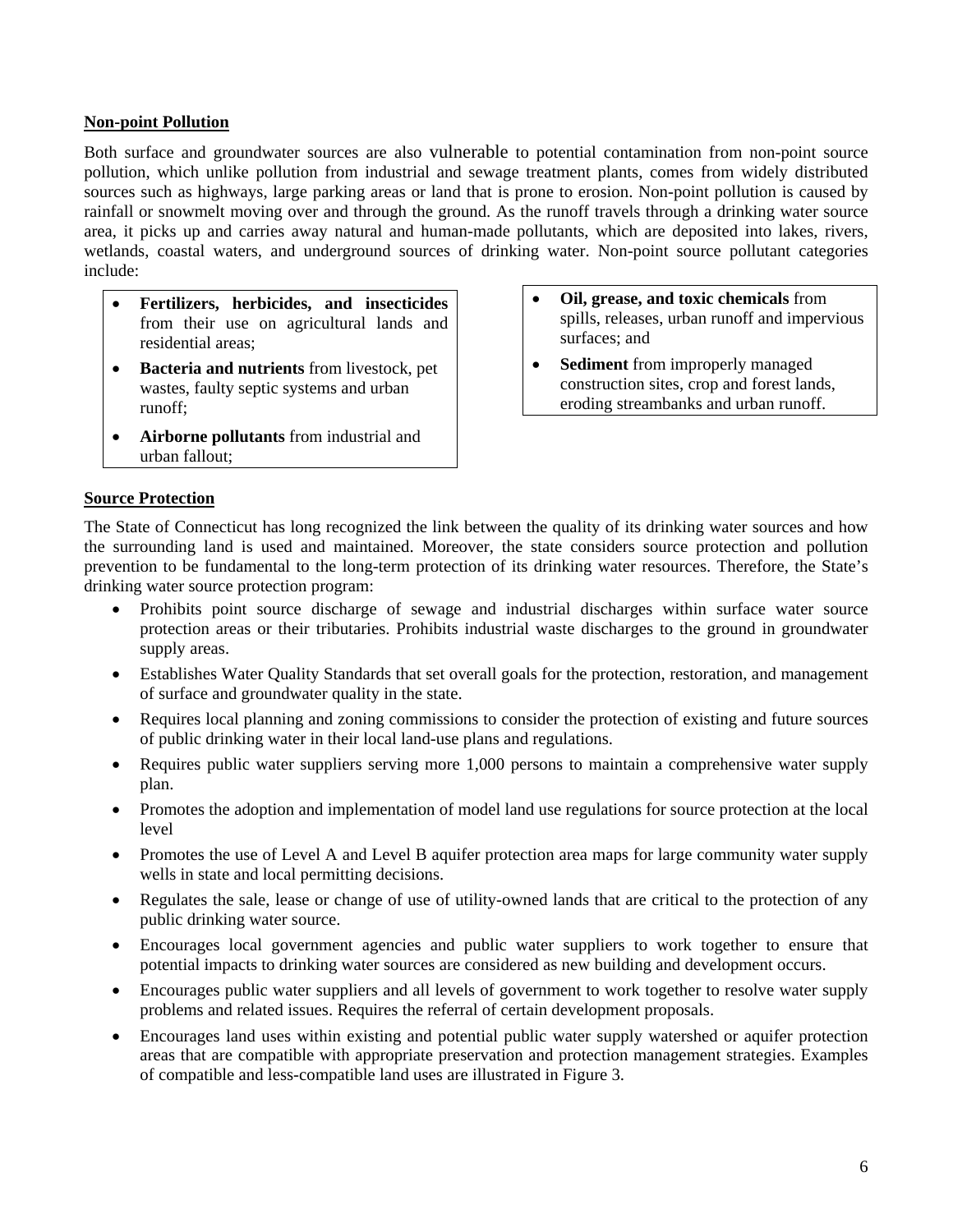## **Figure 3 - Connecticut DEP Ranking of Land Use Categories By Risk to Drinking Water Sources <sup>a</sup>**

|                                                                                                                                                                                                                                           |                                                                                                                                                 |                                                                                                                                                                                      | <b>High Risk</b>                                                                                                                                                                                                                                   |                                                                                                                                                                                                                                                                                             |
|-------------------------------------------------------------------------------------------------------------------------------------------------------------------------------------------------------------------------------------------|-------------------------------------------------------------------------------------------------------------------------------------------------|--------------------------------------------------------------------------------------------------------------------------------------------------------------------------------------|----------------------------------------------------------------------------------------------------------------------------------------------------------------------------------------------------------------------------------------------------|---------------------------------------------------------------------------------------------------------------------------------------------------------------------------------------------------------------------------------------------------------------------------------------------|
| • Water company-<br>owned land<br>■ Federal, state,<br>local & private<br>nature<br>preserves<br>• Open space<br>with passive<br>recreation<br>• Private land<br>managed for<br>forest products<br>• Public parks and<br>recreation areas | ■ Field crops -<br>hay, pasture,<br>orchards<br>Low-density<br>residential<br>housing on 2-<br>acre lots<br>■ Churches,<br>municipal<br>offices | Agricultural<br>production -<br>vegetables,<br>dairy, livestock,<br>poultry, tobacco,<br>nurseries<br>Golf courses<br>• Medium-density<br>housing on $\frac{1}{2}$ to<br>1 acre lots | • Institutional<br>$uses - schools$ ,<br>health care<br>facilities, prisons<br>• High density<br>housing on less<br>than $\frac{1}{2}$ acre lots<br>• Multifamily<br>housing units<br>• Commercial<br>facilities with<br>only sewage<br>discharges | ■ High-risk<br>commercial<br>$sites - gas$<br>stations & auto<br>service centers,<br>dry cleaners,<br>photo<br>processors, junk<br>vards, machine<br>shops<br>• Industrial<br>manufacturing,<br>chemical<br>processing<br>■ Waste disposal<br>- lagoons,<br>landfills, bulky<br>waste sites |

The risk of drinking water source contamination can be substantially reduced if stringent material handling and storage regulations and waste minimization steps are implemented, including regular monitoring and inspections. Housing densities referenced in the above tables do not include consideration of cluster zoning, which would likely convey less of an impact on sources of public drinking water.

#### **Advancing From Assessment To Protection**

Looking to the future and moving from assessment to the implementation of drinking water source protection, the DWD is in the process of developing a 5-year strategic plan for Connecticut. The plan includes provisions for ongoing maintenance SWAP information and use of the assessment data to facilitate analysis and planning. When fully implemented, the plan will include proposals for new and updated laws and regulations for public drinking water source protection. Outreach and partnerships with local and regional planners, local health departments and small community and non-community drinking water systems is also an important part of the plan.

Several DWD projects already underway include:

- A pilot study focused on community groundwater systems with high susceptibility rankings in which the DWD is working in partnership with the Atlantic States Rural Water Association to field verify data used in the assessments and to identify possible education and outreach approaches that public water systems can adopt to lower their SWAP susceptibility rank. Preliminary results show that the initial data used to complete the assessments are consistent with the field verification. Source protection outreach initiatives are also being explored in several communities.
- Continuation of support and maintenance of a technical and citizen advisory committee comprised of stakeholders from various organizations interested in and supportive of protecting drinking water sources and the environment. As a result of this effort, a number of new partnerships have been formed with stakeholder members to work together toward drinking water source protection in Connecticut.
- A rewrite of an existing water supply planning law, affecting the 90 large community public water systems, will incorporate an evaluation of source water protection measures based upon the SWAP assessment reports. This law will focus on drinking water source protection for Connecticut's largest sources of supply.
- Continuation of a partnership with our sister agency; Department of Environmental Protection, for the mutual compilation and sharing of water quality and environmental data.

a *Protecting Connecticut's Groundwater – A Guide for Local Officials*. Hust, Robert and James Murphy. 1997. Connecticut DEP Bulletin No. 26.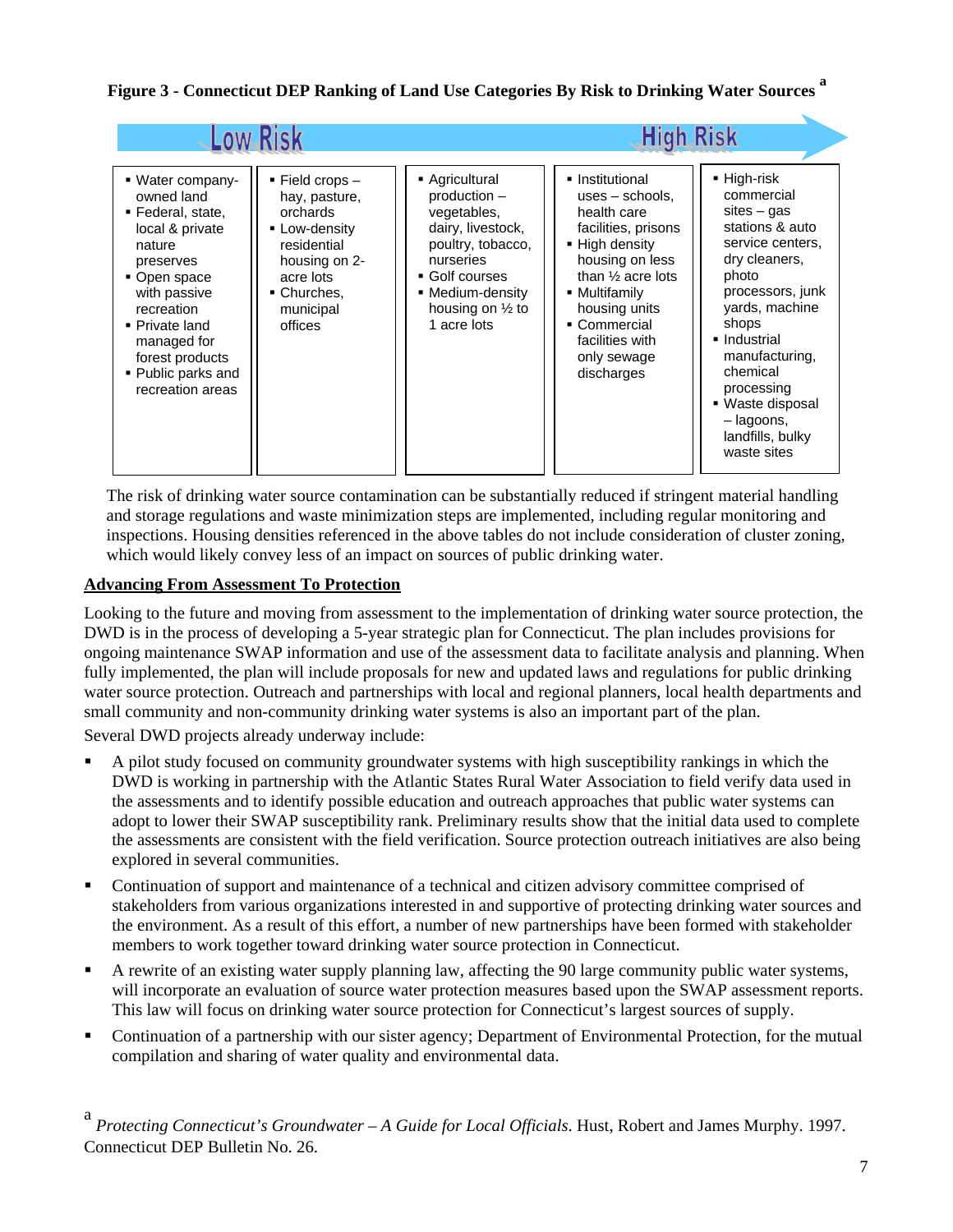#### **Source Water Assessment and Source Protection Resources on the Internet**

For more information about SWAP and Drinking Water Source Protection visit these online resources:

| State of Connecticut SWAP website:                                        | http://www.dph.state.ct.us/BRS/WSS/swap.htm          |
|---------------------------------------------------------------------------|------------------------------------------------------|
| EPA SWAP website:                                                         | http://www.epa.gov/safewater/protect/assessment.html |
| EPA Drinking Water Source Protection website :                            | http://www.epa.gov/safewater/protect.html            |
| <b>EPA Source Protection Practices:</b>                                   | http://www.epa.gov/safewater/protect/swpbull.html    |
| EPA Drinking Water Info For Where You Live:                               | http://www.epa.gov/safewater/whereyoulive.html       |
| Project Nemo (UCONN Cooperative Extension System): http://nemo.uconn.edu/ |                                                      |
| <b>USGS Connecticut:</b>                                                  | http://ct.water.usgs.gov/                            |
| CT Department of Environmental Protection:                                | http://dep.state.ct.us/                              |
| Know Your Watershed - Purdue University:                                  | http://www.ctic.purdue.edu/KYW/kyw.html              |
| The Groundwater Foundation:                                               | http://www.groundwater.org/index.htm                 |
| The Center for Watershed Protection                                       | http://www.cwp.org/                                  |



More information about your drinking water can be found in the annual Consumer Confidence Report provided by your local public water supplier. For an overview of the Consumer Confidence Report regulation visit the Environmental Protection Agency's website: <http://www.epa.gov/safewater/ccr/ccrfact.html>

Annual drinking water quality reports for some public drinking water systems in Connecticut are available on-line at: [http://yosemite.epa.gov/ogwdw/ccr.nsf/connecticut?openview](http://yosemite.epa.gov/ogwdw/ccr.nsf/Connecticut?OpenView)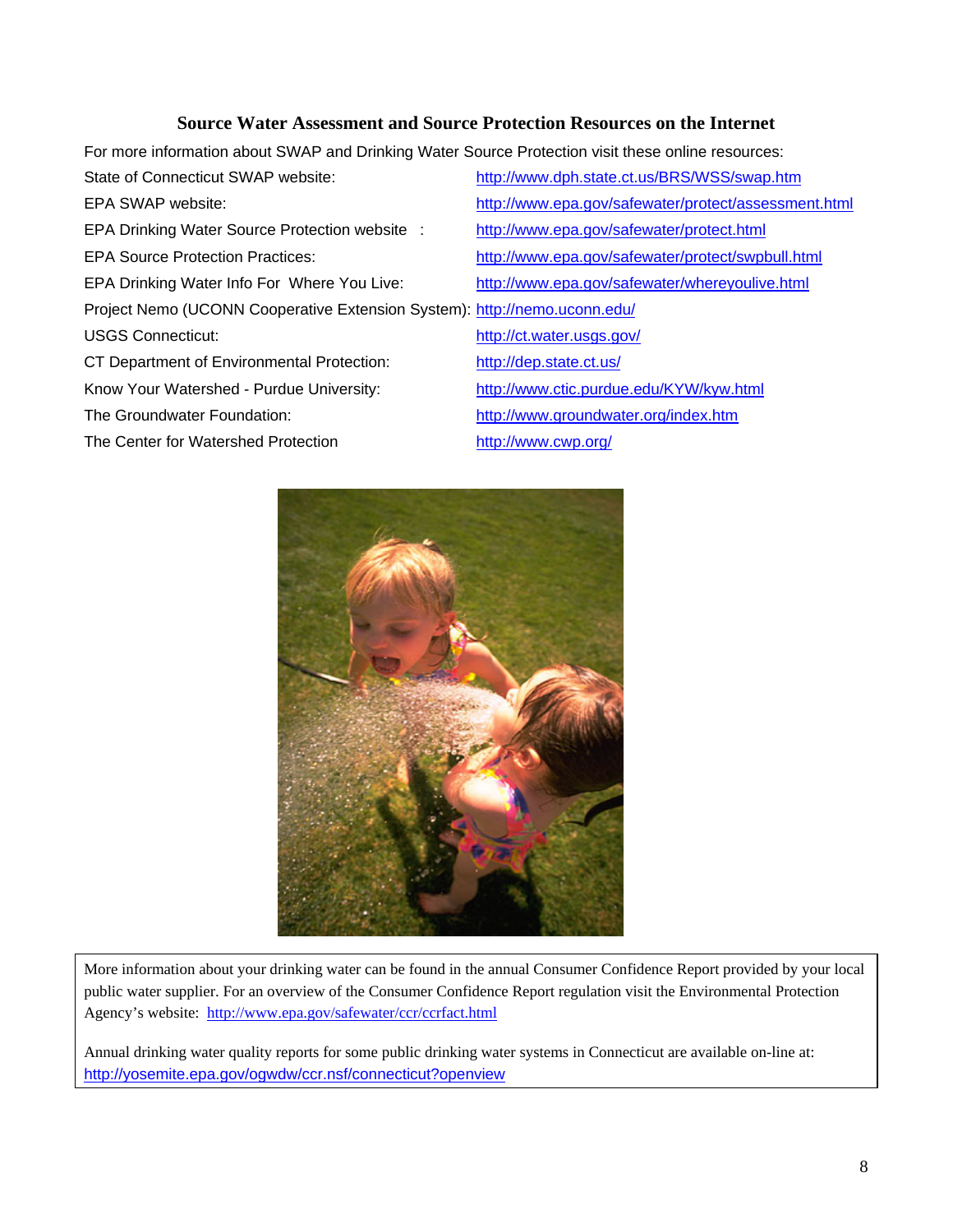# *STATE OF CONNECTICUT* **SOURCE WATER ASSESSMENT PROGRAM**

# **GLOSSARY OF TERMS AND DEFINITIONS**

**Aquifer Protection Area.** The critical area in a stratified drift aquifer that provides water to a public water supply well. Approximately 121 aquifer protection areas have been designated around the state for individual wells or groups of wells that serve more than 1,000 people, in accordance with Sections 22a-354a through 22a-354bb of the Connecticut General Statutes.

**Aquifer:** An underground layer of consolidated rock ledge, unconsolidated gravel, or sediment containing enough water to supply a well. Water in an aquifer is commonly called groundwater

**Bedrock Well.** A well constructed by drilling a hole and inserting a casing to support the sides of the hole. The portion of the well that is in consolidated rock may not require support of a casing

**Class I Land.** Lands owned by a water company that are within 250 feet of a reservoir used for a drinking water supply, within 100 feet of its tributary, or within 200 feet of a public water supply well.

**Class II Land.** Lands within the public drinking water supply watershed but not included in Class I, or completely off the watershed but within 150 feet of a storage reservoir and the tributaries that directly enter it.

**Contaminant Release Points.** Sites or locations where a variety of solid and/or liquid wastes resulting from accidental spills, leaks or discharges were released to the environment. These wastes are known or presumed to be capable of impairing surface or groundwater quality. While these sources may fall within a drinking water supply source area, they may or may not presently be discharging to the environment or causing source water contamination.

**Contaminant Source Inventory.** The process of identifying and inventorying potential contaminant sources within a delineated source water area. The process includes recording existing data, describing potential contaminant sources within the drinking water source area, targeting likely contaminant sources for further investigation, collecting and interpreting new information on existing or potential contaminant sources through surveys, and the verifying accuracy and reliability of the information gathered.

**Contaminant.** Anything found in water (including microorganisms, minerals, chemicals, radionuclides, etc.) that may be harmful to human health.

**Critical Area.** All land within 250 ft of the high-water mark of a reservoir or lands within 100 ft of any watercourse inside watershed dividing line (Type-I class land)..

**Diversion.** The taking of water from a stream or other body of water into a canal, pipe or conduit that flows into a drinking water reservoir.

**Dug Well.** A well excavated into a shallow aquifer

**Environmental Sensitivity**. General conditions in a drinking water source area, including type and condition of drinking water source, DEP surface or groundwater classification, and evidence of contamination caused by human activity that can have an affect on water quality.

**Gravel Pack Well.** A well constructed into unconsolidated material (i.e., loose sand or gravel).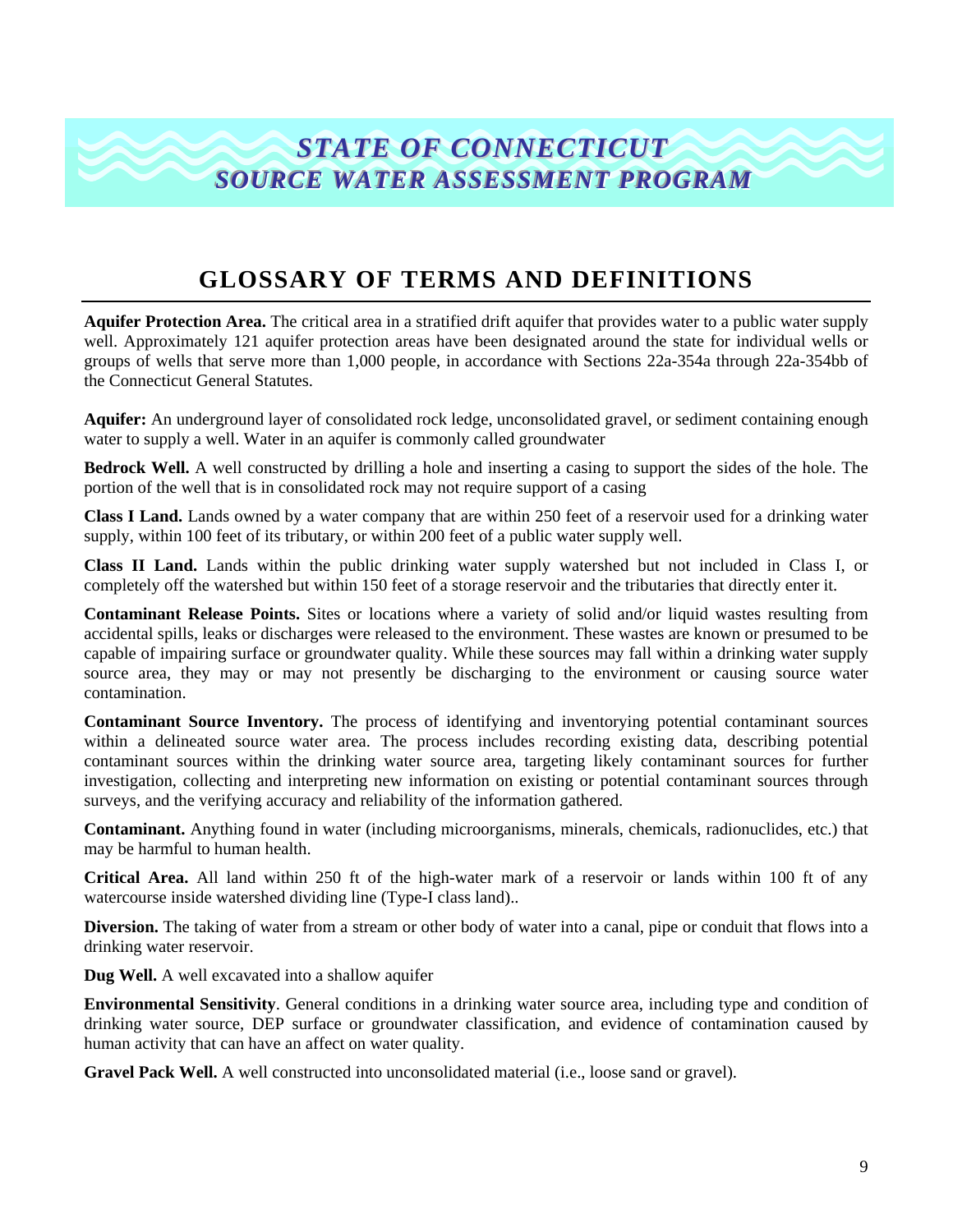**Groundwater Under the Direct Influence of Surface water.** Any water beneath the surface of the ground with either significant occurrence of insects or other macroorganisms, algae, or large-diameter pathogens such as giardia lamblia, or significant and relatively rapid shifts in water characteristics such as turbidity, temperature, conductivity, or pH which closely correlate to climatological or surface water conditions. Direct influence shall be determined for individual sources in accordance with criteria established by the department.

**Level A Mapped Final Aquifer Protection Area.** Final mapping of the land areas contributing water to a public supply well field, done in accordance with CT DEP regulations for Level A mapping. Level A is a refinement of Level B mapping, and requires extensive site-specific data be collected and utilized to develop a numerical groundwater model of the aquifer system. The model is then used to delineate the Aquifer Protection Area for each well field.

**Level B Mapped Preliminary Aquifer Protection Area.** Preliminary mapping of the land areas contributing water to a public supply well field, done in accordance with CT DEP Guidelines for Level B Mapping. This simple method uses the pumping rate of the well field, an estimate of aquifer properties, and topography to approximate the contributing land area.

**Maximum Contaminant Level (MCL).** The highest level of a contaminant that EPA allows in drinking water. MCLs ensure that drinking water does not pose either a short-term or long-term health risk. EPA sets MCLs at levels that are economically and technologically feasible. Some states set MCLs which are more strict than EPA's.

**Non-Community Water System (NCWS).** A public water system that is not a community water system. There are two types of NCWSs: transient and non-transient.

**Non-Transient, Non-Community Water System.** A water system which supplies water to 25 or more of the same people at least six months per year in places other than their residences. Some examples are schools, factories, office buildings, and hospitals which have their own water systems.

**Organic Contaminants.** Carbon-based chemicals, such as solvents and pesticides, which can get into water through runoff from cropland or discharge from factories. EPA has set legal limits for 56 organic contaminants.

**Pathogen.** A disease-causing organism like certain bacteria or viruses.

**Potential Contaminant Source (SPCS).** An inventoried facility or activity that stores, uses, or produces chemicals or hazardous materials, and that has the potential to release contaminants identified in a state program (contaminants with MCLs plus any others a state considers a health threat) within a source water area in an amount which could contribute significantly to the concentration of the contaminants in the source waters of the public water supply. Potential risks associated with inventoried SPCS's are based on distance of SPCS sites to the drinking water source, number and type of SPCS contaminants and contaminant fate and transport in the environment.

**Potential Risk Factors**. Factors unique to a specific public drinking water source area, which determine its vulnerability to contamination. The major risk factors include the presence and type of known contaminant release points or significant potential contamination sources, and the breakdown of land use/land cover in the source water area.

**Preserved Land.** The term "preserved land", as used in the Source Water Assessment Program, includes any combination of land owned by the public water supply, state forest and parklands, and municipally or privately held land designated as open space.

**Public Water System (PWS).** Any water company supplying groundwater or surface water or both to fifteen (15) or more consumers or twenty-five (25) or more persons daily at least sixty days (60) of the year.

**Runoff.** The portions of rainfall or snow melt that flows overland into a stream, river or reservoir.

**Safe Drinking Water Act.** Enacted by Congress in 1974 and amended in 1986 and 1996, this law established standards for the treatment and distribution of public drinking water for the protection of public health.